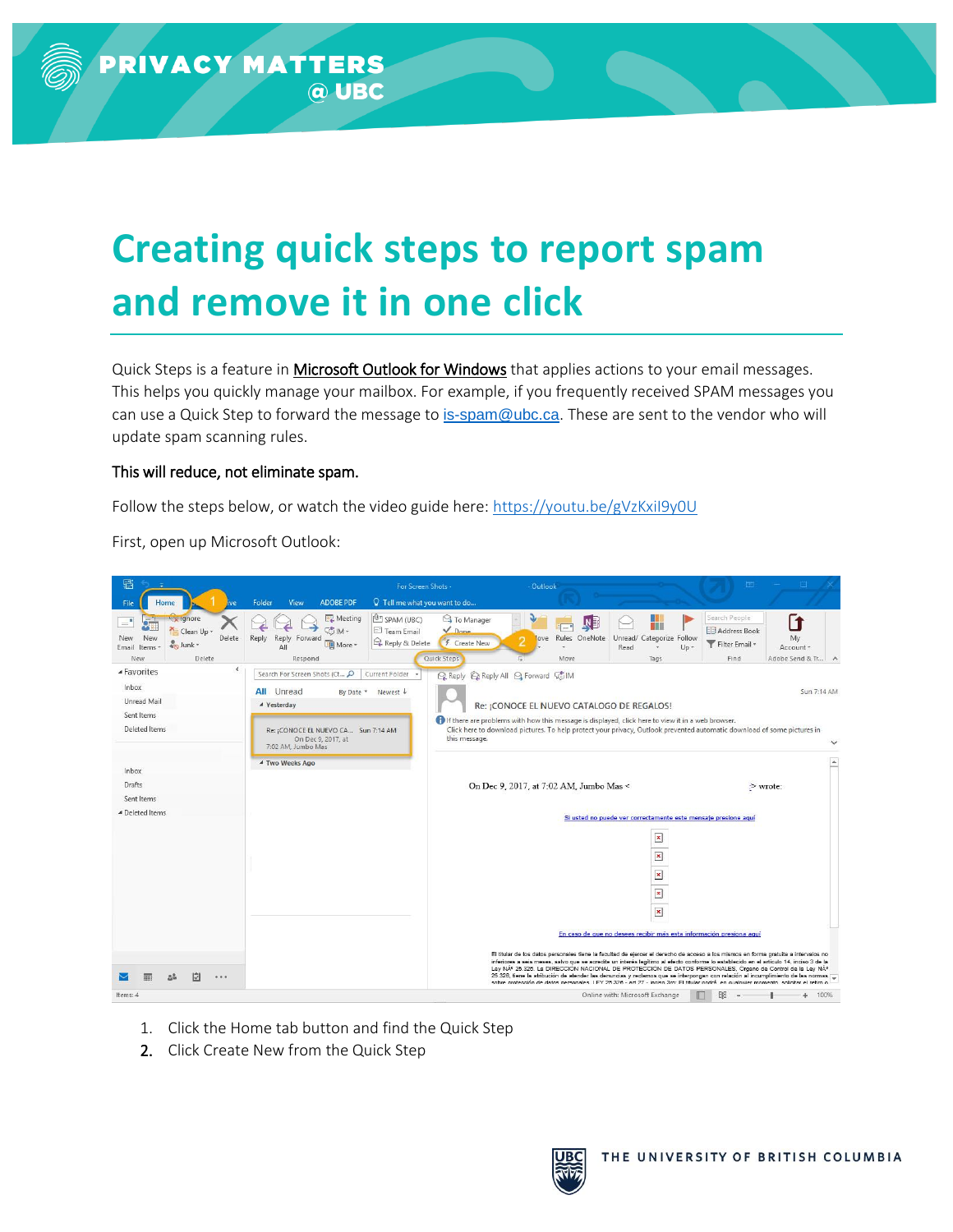

| Name:                                      | Spam.                                                                        | 3                        |
|--------------------------------------------|------------------------------------------------------------------------------|--------------------------|
|                                            |                                                                              |                          |
|                                            | Add actions below that will be performed when this quick step is clicked on. |                          |
| Actions -                                  |                                                                              |                          |
|                                            |                                                                              |                          |
|                                            | Forward message as an attachment                                             |                          |
|                                            |                                                                              |                          |
| To                                         |                                                                              |                          |
|                                            |                                                                              | <b>Show Options</b><br>∛ |
|                                            |                                                                              |                          |
|                                            |                                                                              |                          |
| <b>Add Action</b>                          |                                                                              |                          |
|                                            |                                                                              |                          |
|                                            |                                                                              |                          |
|                                            |                                                                              |                          |
|                                            |                                                                              |                          |
|                                            |                                                                              |                          |
|                                            |                                                                              |                          |
|                                            |                                                                              |                          |
|                                            |                                                                              |                          |
|                                            |                                                                              |                          |
|                                            |                                                                              |                          |
|                                            |                                                                              |                          |
|                                            |                                                                              |                          |
|                                            |                                                                              |                          |
|                                            | Choose a shortcut $\sim$                                                     |                          |
|                                            | This text will show up when the mouse hovers over the quick step.            |                          |
| Optional<br>Shortcut key:<br>Tooltip text: |                                                                              |                          |

- 3. Name box, type a name for the new Quick Step. (e.g. SPAM)
- 4. In the Action box, scroll down and select, "Forward message as an attachment"
- 5. Type UBC vendor email address: [is-spam@ubc.ca](mailto:is-spam@ubc.ca)
- 6. Click on Finish button. You have successfully created the quick steps to report Spam.

You will need to create Quick Steps only once to gain access to your new Quick Step function.

## How to use it…

- 1. Select the spam email
- 2. Click on the newly created Quick Step. E.g. SPAM (UBC)
- 3. Click on Send.